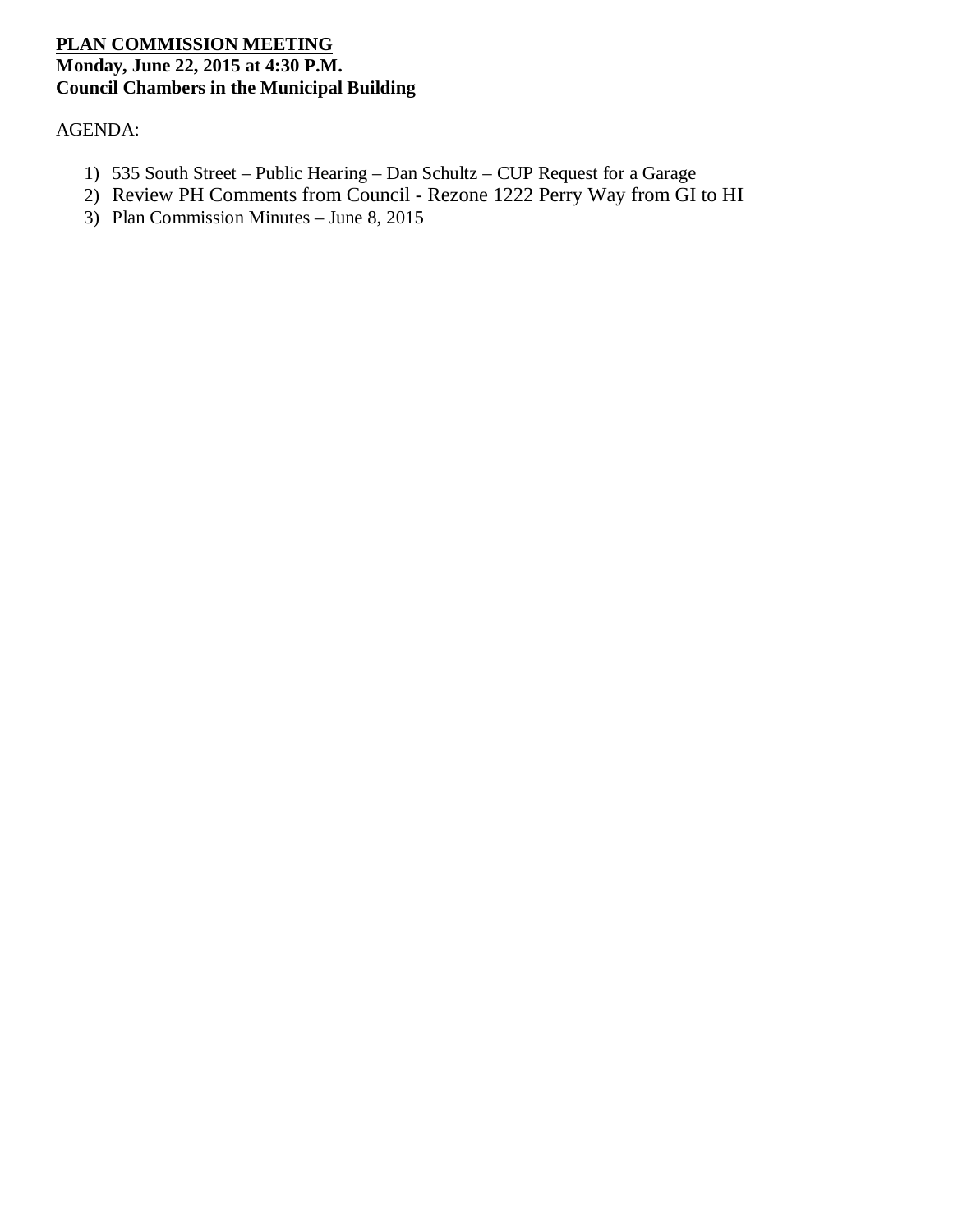### **APPLICATION FOR CITY OF WATERTOWN PLANNING COMMISSION**

Direct questions regarding application to: Building, Safety & Zoning Department (920) 262-4060

The following information must be submitted a minimum of one (1) week prior to any Planning Commission meeting for staff review and agenda placement unless stated otherwise in the City Code. The Plan Commission meets the second and fourth Monday of each month at 4:30 P.M. in the Council Chambers of the Municipal Building, 106 Jones Street, Watertown, WI 53094.

| <u>TO BE FILLED OUT BY THE APPLICANT</u>                                                                                                                                                                                                                                                                      |                                         |                                                                                                 |
|---------------------------------------------------------------------------------------------------------------------------------------------------------------------------------------------------------------------------------------------------------------------------------------------------------------|-----------------------------------------|-------------------------------------------------------------------------------------------------|
| <b>REQUEST FOR: (FEE)</b>                                                                                                                                                                                                                                                                                     |                                         |                                                                                                 |
| $\Box$ Annexation (\$500)<br>□ Zoning Change (\$500)                                                                                                                                                                                                                                                          | <b>舱</b> Conditional Use Permit (\$500) | □ Planned Unit Development (\$1,000)*<br>□ Street Vacation (\$300) □ Group Development (\$500)* |
| □ Minor Subdivision/land division - Preliminary Certified Survey Map (\$300 + Park Ded.)                                                                                                                                                                                                                      |                                         |                                                                                                 |
| □ Subdivision - Concept Plan                                                                                                                                                                                                                                                                                  |                                         |                                                                                                 |
| □ Subdivision - Preliminary Plat (\$100 + \$50/acre)                                                                                                                                                                                                                                                          |                                         |                                                                                                 |
| □ Subdivision - Final Plat (\$100 + \$50/lot + Park Ded.)*                                                                                                                                                                                                                                                    |                                         |                                                                                                 |
| □ Township Preliminary Certified Survey Map (\$50.00)<br>□ Township Subdivision (\$100 + \$50 per lot)                                                                                                                                                                                                        |                                         |                                                                                                 |
| $\Box$ Variances - Fence, driveway or shed (No cost)                                                                                                                                                                                                                                                          |                                         |                                                                                                 |
| $\Box$ Sign Permit Appeals (\$500)                                                                                                                                                                                                                                                                            |                                         | *Additional fees may apply.                                                                     |
|                                                                                                                                                                                                                                                                                                               |                                         |                                                                                                 |
| Project Address: 535 South st                                                                                                                                                                                                                                                                                 |                                         |                                                                                                 |
|                                                                                                                                                                                                                                                                                                               |                                         | Applicant's Name: $\bigcup_{\alpha_1}$ Schultz Phone # $\frac{720.262.0377}{1}$                 |
|                                                                                                                                                                                                                                                                                                               | Applicant's Address: SAML               |                                                                                                 |
|                                                                                                                                                                                                                                                                                                               |                                         |                                                                                                 |
|                                                                                                                                                                                                                                                                                                               |                                         |                                                                                                 |
| PROJECT DESCRIPTION: Acc structure additure, exceeding 1000 set                                                                                                                                                                                                                                               |                                         |                                                                                                 |
|                                                                                                                                                                                                                                                                                                               |                                         |                                                                                                 |
| M<br>Applicant's Signature                                                                                                                                                                                                                                                                                    |                                         |                                                                                                 |
|                                                                                                                                                                                                                                                                                                               |                                         |                                                                                                 |
| Property Owner's Signature                                                                                                                                                                                                                                                                                    |                                         |                                                                                                 |
|                                                                                                                                                                                                                                                                                                               | TO BE FILLED OUT BY THE CITY            |                                                                                                 |
|                                                                                                                                                                                                                                                                                                               |                                         |                                                                                                 |
| Zoning: <u>SR-4</u> Conforming Use: _________________Date Received: <u>D6 65 USC</u> Hearing Date: O6 22 2015                                                                                                                                                                                                 |                                         |                                                                                                 |
| Fee & Check #: $\#10829$ \$500.00 Received by: $\partial$ acob $A$ . $\not\Lambda$ $\alpha$                                                                                                                                                                                                                   |                                         |                                                                                                 |
| Submittal requirements (per Ord. 18.905 & 18.908) may include the following (please verify with the Zoning Administrator):                                                                                                                                                                                    |                                         |                                                                                                 |
| 1.<br>Thirteen (13) sets of site plans and/or floor plans - all plans must be scaled using architectural or engineering scales. All plans<br>must also include a north arrow.<br>Landscape plans (existing and planned)<br>A)<br>Grades, drainage, and utility plans (including fire hydrant placement)<br>B) |                                         |                                                                                                 |
|                                                                                                                                                                                                                                                                                                               |                                         |                                                                                                 |

- $C)$ Building elevation and colors
- D) Parking and traffic patterns - impervious surfaces
- Business operation plan which describes the following:  $2.$ 
	- Brief description of business activities  $A)$
	- Days of operation  $\overline{B}$ )
	- $C$ ) Hours of operation
	- $D)$ Number of employees
	- E) Possible nuisance issues (i.e. exterior storage, noise, hazardous materials, loading and unloading)
- $3.$ Scheduled timetable
- 4. Floodplain and wetlands

\*Further information on Ord. 18.905 & 18.908 can be found on the City of Watertown's website: http://www.ci.watertown.wi.us/Ordinances/Chapter%2018-Article%2009.pdf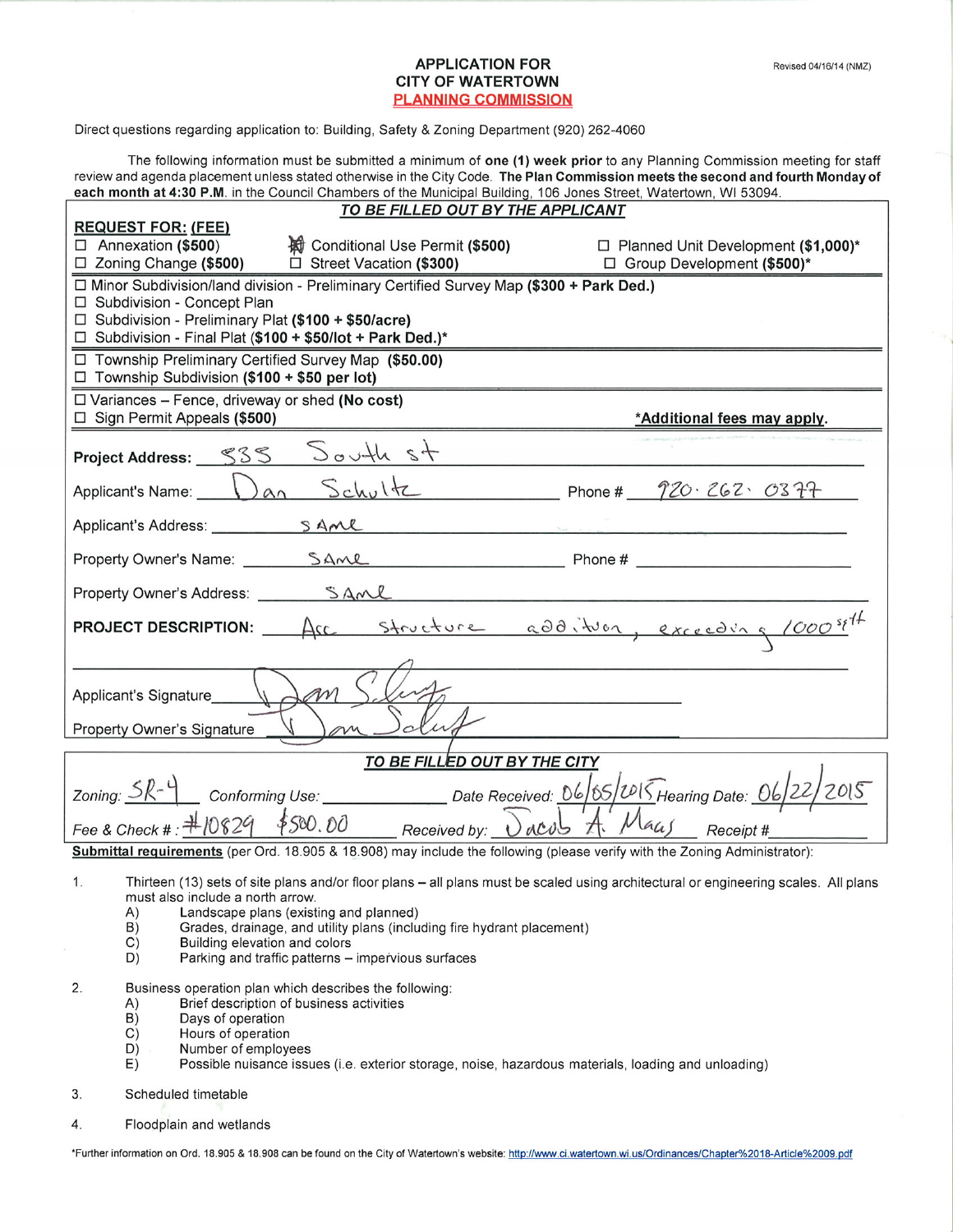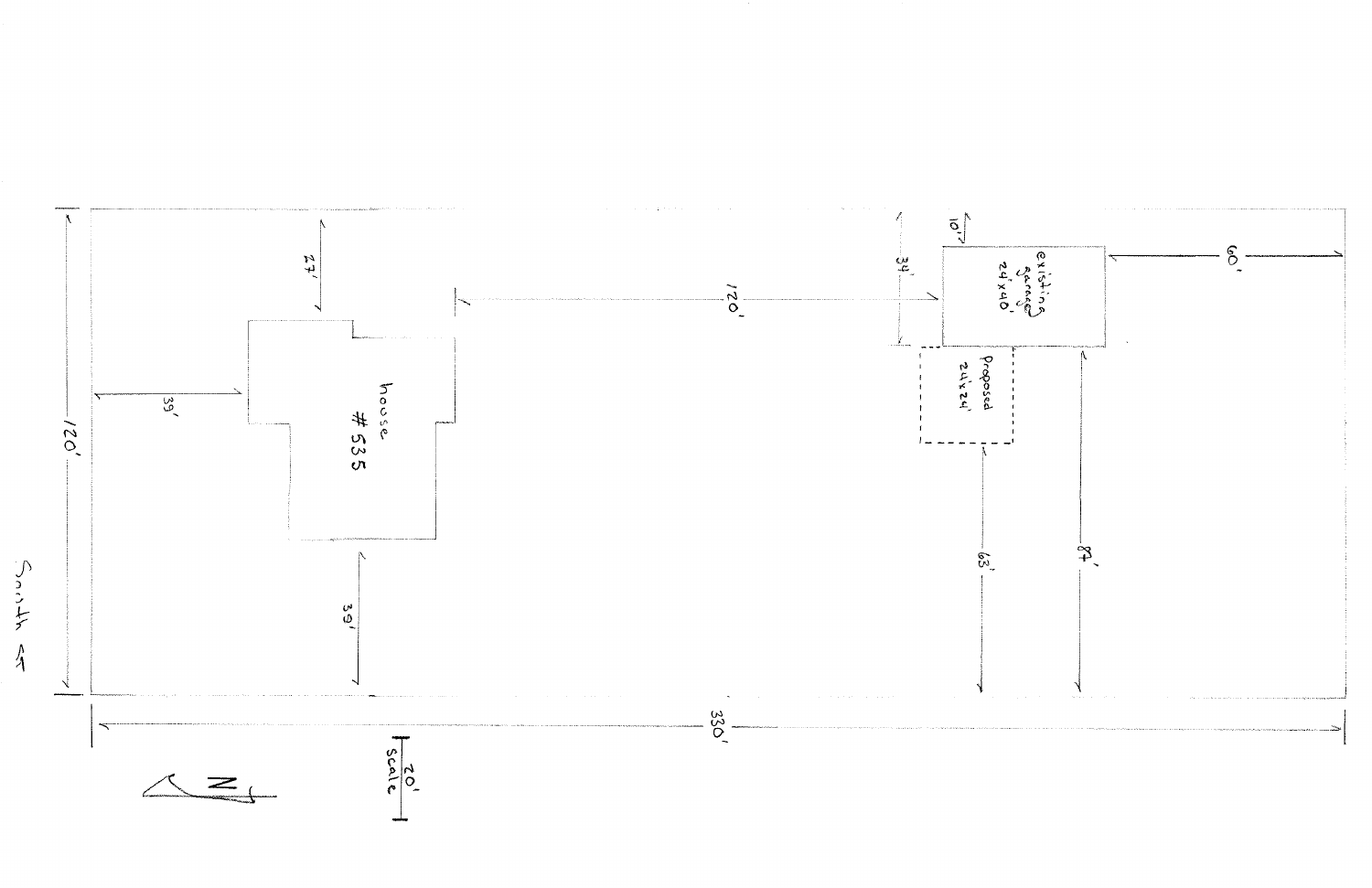### **Excerpt of Minutes from 6/16/2015 Common Council:**

### **PUBLIC HEARING**

Acting Mayor Berg stated the hearing to discontinue public way on N. Church Street near its intersection with Margaret Street will be held July 7, 2015.

Acting Mayor Berg declared open the public hearing regarding rezoning of 1222 Perry Way from GI (General Industrial) to HI (Heavy Industrial). Don Cooper of 805 Casey Drive spoke of safety concerns on Perry Way. Cooper stated Perry Way is a narrow road with no bike lane or safe pedestrian area. He added the only speed limit sign on Perry Way is at the crest of the hill and its placement is somewhat too late to inform drivers of the speed limit. Cooper said vehicles frequently exceed the speed limit and estimated some vehicles travel up to 45 mph along Perry Way. Cooper stated his main concern is increased traffic on Perry Way adding to existing safety issues. He suggested a change be made to access the property through the Industrial Park to transfer some traffic off Perry Way onto Milford Street. Cooper added he is interested in finding out more about any development proposed for the property.